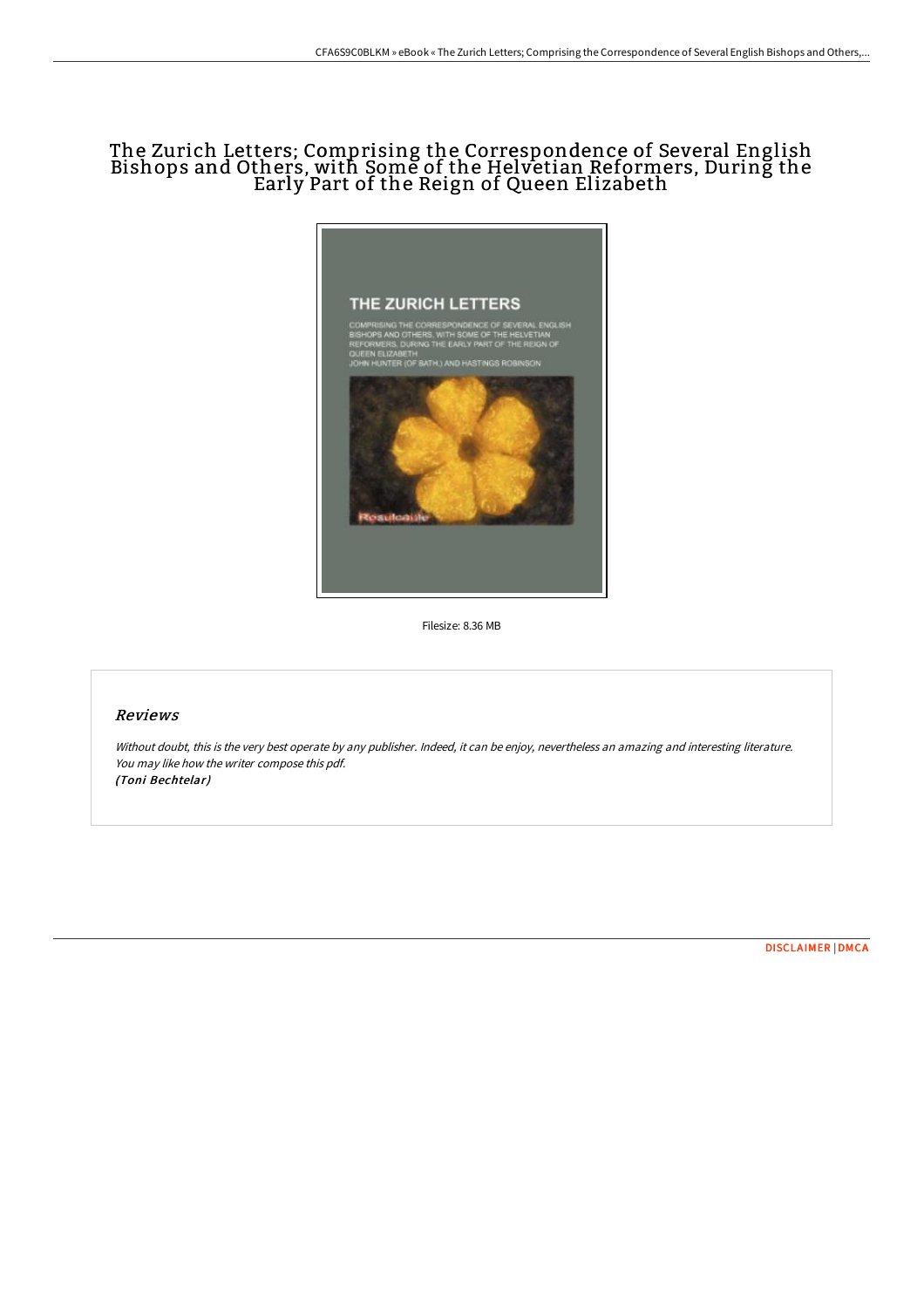## THE ZURICH LETTERS; COMPRISING THE CORRESPONDENCE OF SEVERAL ENGLISH BISHOPS AND OTHERS, WITH SOME OF THE HELVETIAN REFORMERS, DURING THE EARLY PART OF THE REIGN OF QUEEN ELIZABETH



To download The Zurich Letters; Comprising the Correspondence of Several English Bishops and Others, with Some of the Helvetian Reformers, During the Early Part of the Reign of Queen Elizabeth eBook, please access the link beneath and save the ebook or gain access to other information that are relevant to THE ZURICH LETTERS; COMPRISING THE CORRESPONDENCE OF SEVERAL ENGLISH BISHOPS AND OTHERS, WITH SOME OF THE HELVETIAN REFORMERS, DURING THE EARLY PART OF THE REIGN OF QUEEN ELIZABETH book.

Rarebooksclub.com, United States, 2012. Paperback. Book Condition: New. 246 x 189 mm. Language: English . Brand New Book \*\*\*\*\* Print on Demand \*\*\*\*\*.This historic book may have numerous typos and missing text. Purchasers can download a free scanned copy of the original book (without typos) from the publisher. Not indexed. Not illustrated. 1842 Excerpt: .twenty-three bishopricks, the endowments of some of which are little enough; others have moderate ones, and others more abundant. But all are within the bounds of moderation. None of the bishops interfere in any matters but the ministry of the word and sacraments, except when the law requires them, or at the command of the sovereign. Nor in these things, as far as I am aware, do they deal harshly with the brethren, but temper what is severe with surprising lenity. Our opponents, however, would complain most grievously, were our jurisdiction transferred to the laity, as they call them: they would soon find out that the gold had been exchanged for brass. But how true are the insinuations which they have whispered against us in the ears of the godly, time will shew. And our rejoicing is the testimony of our conscience. I wish they would acquiesce in your wholesome and prudent counsel, namely, to put up with what cannot be amended without great danger. At first they attacked only things of little consequence; but now they turn every thing, both great and small, up and down, and throw all things into confusion; and would bring the church into very great danger, were not our most pious queen most faithful to her principles, and did she not dread and restrain the vanity and inconsistency of these frivolous men. But because we do not decline to execute the orders of the government, whenever it commands us to...

B Read The Zurich Letters; Comprising the [Correspondence](http://techno-pub.tech/the-zurich-letters-comprising-the-correspondence.html) of Several English Bishops and Others, with Some of the Helvetian Reformers, During the Early Part of the Reign of Queen Elizabeth Online Download PDF The Zurich Letters; Comprising the [Correspondence](http://techno-pub.tech/the-zurich-letters-comprising-the-correspondence.html) of Several English Bishops and Others, with Some of the Helvetian Reformers, During the Early Part of the Reign of Queen Elizabeth